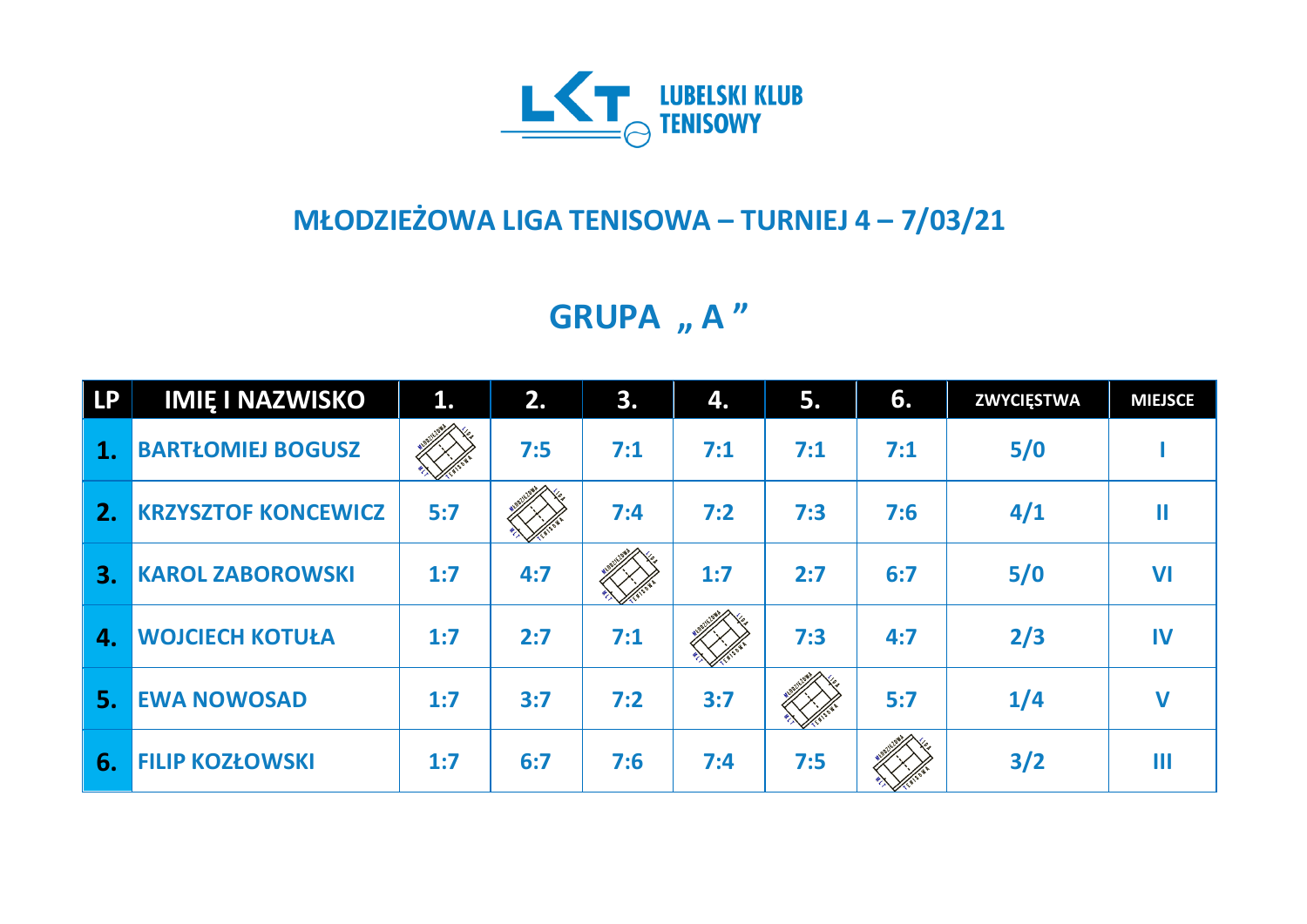

## **MŁODZIEŻOWA LIGA TENISOWA – TURNIEJ 4 – 7/03/21 GRUPA " B "**

| <b>LP</b> | <b>IMIE I NAZWISKO</b>   | 1.  | 2.  | 3.  | 4.  | 5.  | 6.  | <b>ZWYCIĘSTWA</b> | <b>MIEJSCE</b> |
|-----------|--------------------------|-----|-----|-----|-----|-----|-----|-------------------|----------------|
| 1.        | <b>ADAM WIELOSZ</b>      |     | 2:7 | 7:6 | 7:3 | 7:6 | 7:1 | 4/1               | $\mathbf{I}$   |
| 2.        | <b>MARCEL SŁOMKA</b>     | 7:2 |     | 7:1 | 7:0 | 7:4 | 7:0 | 5/0               |                |
| 3.        | <b>ALEX SŁODZIŃSKI</b>   | 6:7 | 1:7 |     | 7:2 | 7:3 | 7:0 | 2/3               | Ш              |
| 4.        | <b>ADAM MAĆKOWSKI</b>    | 3:7 | 0:7 | 2:7 |     | 0:7 | 7:2 | 1/4               | $\mathbf V$    |
| 5.        | <b>SZYMON KOTUŁA</b>     | 6:7 | 4:7 | 3:7 | 7:0 |     | 7:1 | 2/3               | IV             |
| 6.        | <b>BARTEK ZABOROWSKI</b> | 1:7 | 0:7 | 0:7 | 2:7 | 1:7 |     | 0/5               | VI             |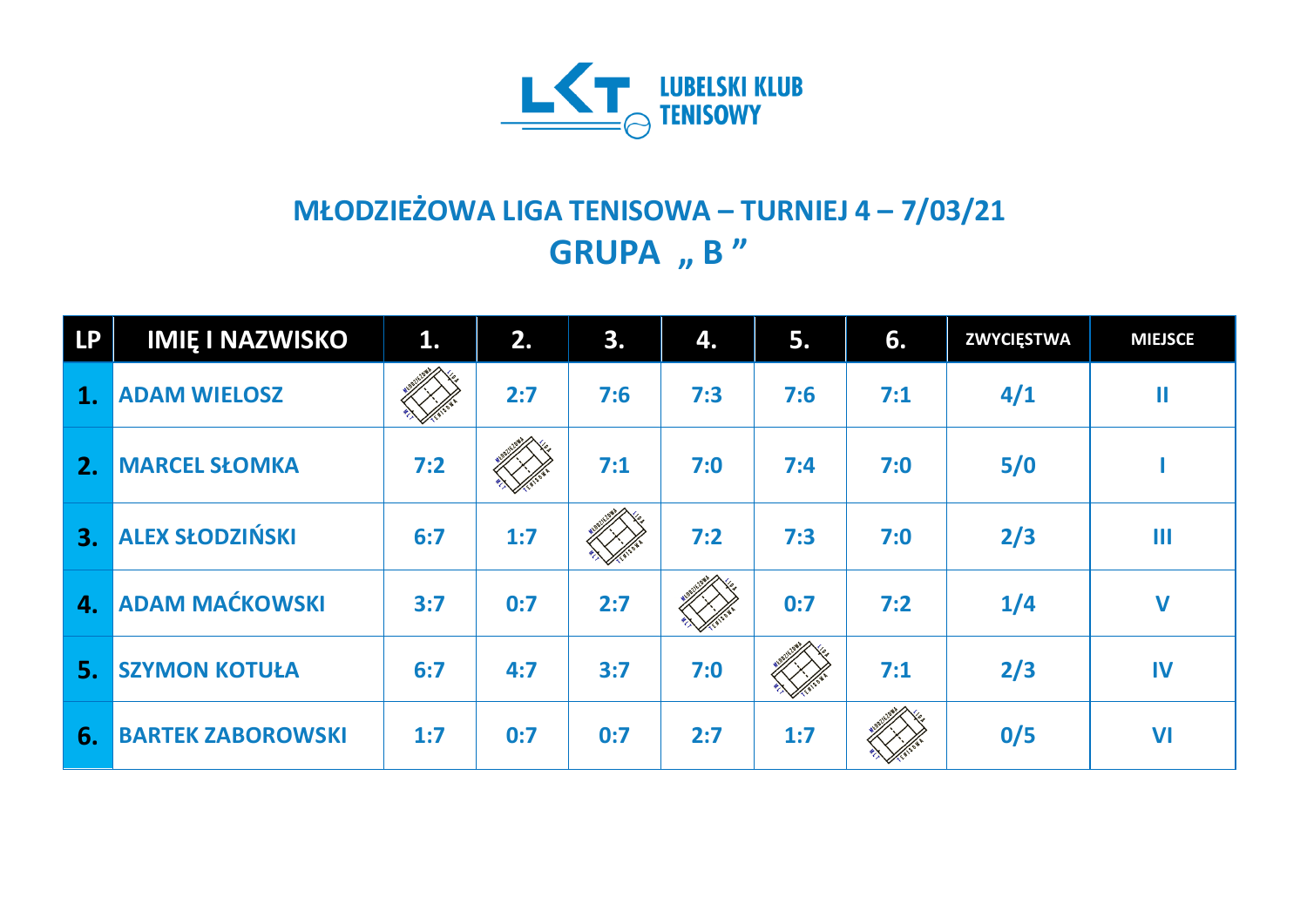

## **MŁODZIEŻOWA LIGA TENISOWA – TURNIEJ 4 – 7/03/21 GRUPA** "  $C''$

| <b>LP</b>      | <b>IMIE I NAZWISKO</b>   | 1.  | 2.  | 3.  | 4.  | 5.  | 6.  | <b>ZWYCIĘSTWA</b> | <b>MIEJSCE</b> |
|----------------|--------------------------|-----|-----|-----|-----|-----|-----|-------------------|----------------|
| $\mathbf{1}$ . | <b>KONRAD SŁOWAŃSKI</b>  |     | 4:7 | 7:0 | 7:0 | 7:0 | 7:4 | 4/1               | Ш              |
| 2.             | <b>ARTUR WASIL</b>       | 7:4 |     | 7:1 | 7:0 | 7:6 | 7:0 | 5/0               |                |
| 3.             | <b>LEO BARTOSIK</b>      | 0:7 | 1:7 |     | 7:2 | 4:7 | 7:2 | 2/3               | $\mathbf v$    |
| $\mathbf{4}$   | <b>OSKAR SOLARSKI</b>    | 0:7 | 0:7 | 2:7 |     | 1:7 | 1:7 | 0/5               | VI             |
| 5.             | <b>KONSTANTY STAREGA</b> | 0:7 | 6:7 | 7:4 | 7:1 |     | 6:7 | 2/3               | Ш              |
| 6.             | <b>NATAN ZIARKIEWICZ</b> | 4:7 | 0:7 | 2:7 | 7:1 | 7:6 |     | 2/3               | IV             |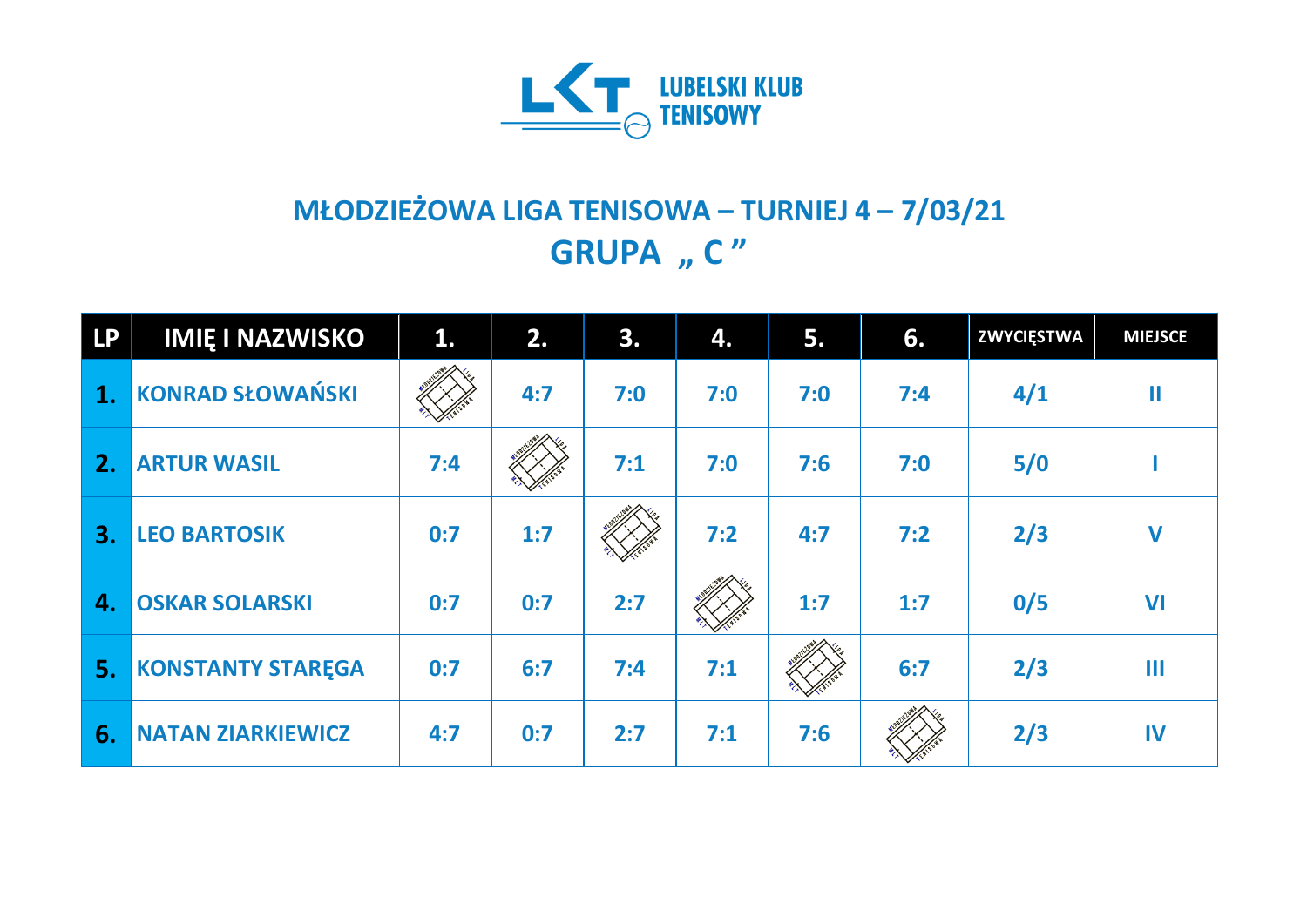

## **MŁODZIEŻOWA LIGA TENISOWA – TURNIEJ 4 – 7/03/21 GRUPA** "D"

| <b>LP</b> | <b>IMIE I NAZWISKO</b>   | 1.  | 2.  | 3.  | 4.  | 5.  | 6.  | <b>ZWYCIĘSTWA</b> | <b>MIEJSCE</b> |
|-----------|--------------------------|-----|-----|-----|-----|-----|-----|-------------------|----------------|
| 1.        | <b>WOJCIECH TECZA</b>    |     | 2:7 | 1:7 | 7:0 | 6:7 | 6:7 | 2/3               | $\mathbf V$    |
| 2.        | <b>JONASZ STAREGA</b>    | 2:7 |     | 4:7 | 7:1 | 7:4 | 7:6 | 3/2               | Ш              |
| 3.        | <b>TOMASZ KIELISZEK</b>  | 7:1 | 7:4 |     | 7:2 | 7:5 | 7:2 | 5/0               |                |
| 4.        | <b>MIŁOSZ SOLARSKI</b>   | 0:7 | 1:7 | 2:7 |     | 2:7 | 2:7 | 0/5               | VI             |
| 5.        | <b>BARTŁOMIEJ KLIBER</b> | 7:6 | 4:7 | 5:7 | 7:2 |     | 7:5 | $3/2$             | $\mathbf{III}$ |
| 6.        | <b>FILIP OBST</b>        | 7:6 | 6:7 | 2:7 | 7:2 | 5:7 |     | 2/3               | IV             |